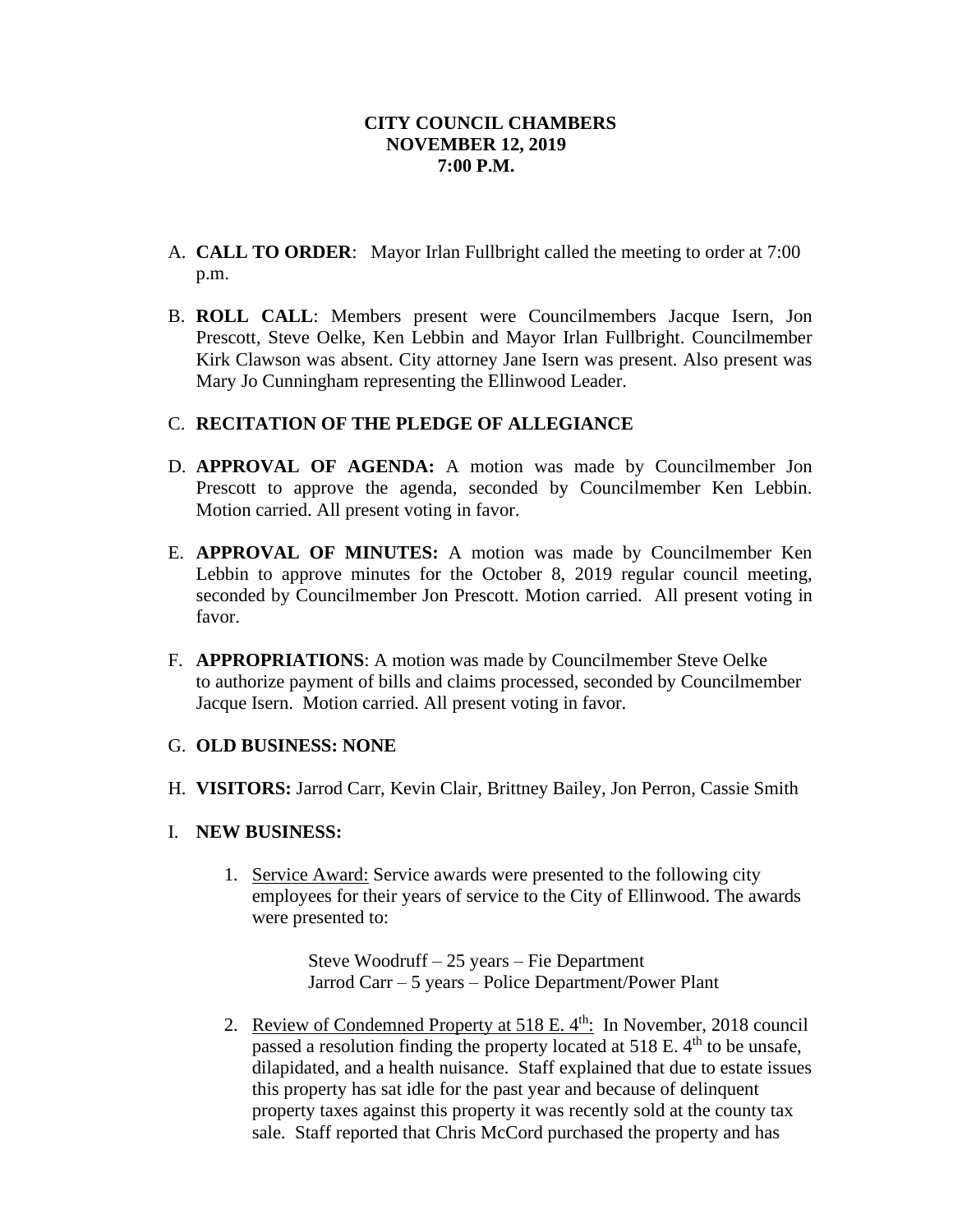### **CITY COUNCIL CHAMBERS NOVEMBER 12, 2019 7:00 P.M.**

been working on cleaning up the property. Chris McCord was present at the meeting and advised council that the house is cleaned out except for a few personal belongings. Mr. McCord said he is starting to work on the outside of the property and has contracted with  $C & S$  Exteriors to replace the roof, guttering, soffit and facia and has made an initial payment to them. The contractor said it would probably be March or April before the work would begin.

After some discussion, a motion was made by Councilmember Jon Prescott to allow Mr. McCord 120 days to continue working on the property and set a review of the property after the 120 days, seconded by Councilmember Ken Lebbin. Motion carried. All present voting in favor.

3. Audit Proposal: Presented to council was a proposal from Adams, Brown, Beran & Ball to perform the city audit for the years 2019, 2020 and 2021.

A motion was made by Councilmember Jon Prescott to accept the proposal from Adams, Brown, Beran & Ball, Chtd for a fee of \$10,750 for 2019, \$11,075 for 2020 and \$11,410 for 2021. Councilmember Steve Oelke seconded the motion. Motion carried. All present voting in favor.

4. Kansas Power Pool Voting Delegate: Staff explained that each member city has a vote on certain business items concerning KPP operations and each city is allowed one primary voting delegate and two alternates. Currently, Chris Komarek is the primary delegate and Jon Perron and Bob Peter are alternates.

A motion was made by Councilmember Steve Oelke to appoint Chris Komarek as primary voting delegate and Jon Perron and Tyson Revell as alternates, seconded by Councilmember Jacque Isern. Motion carried. All present voting in favor.

5. Engineering Cost for Storm Sewer Improvements: Presented to council for review was an estimate from EBH and Associates in the amount of \$10,800 for the engineering services for the additional storm sewer work for the flood control project to be done on the east side of the Pohlman Addition.

A motion was made by Councilmember Ken Lebbin to approve the engineering estimate from EBH & Associates in the amount of \$10,800, seconded by Councilmember Jacque Isern. Motion carried. All present voting in favor.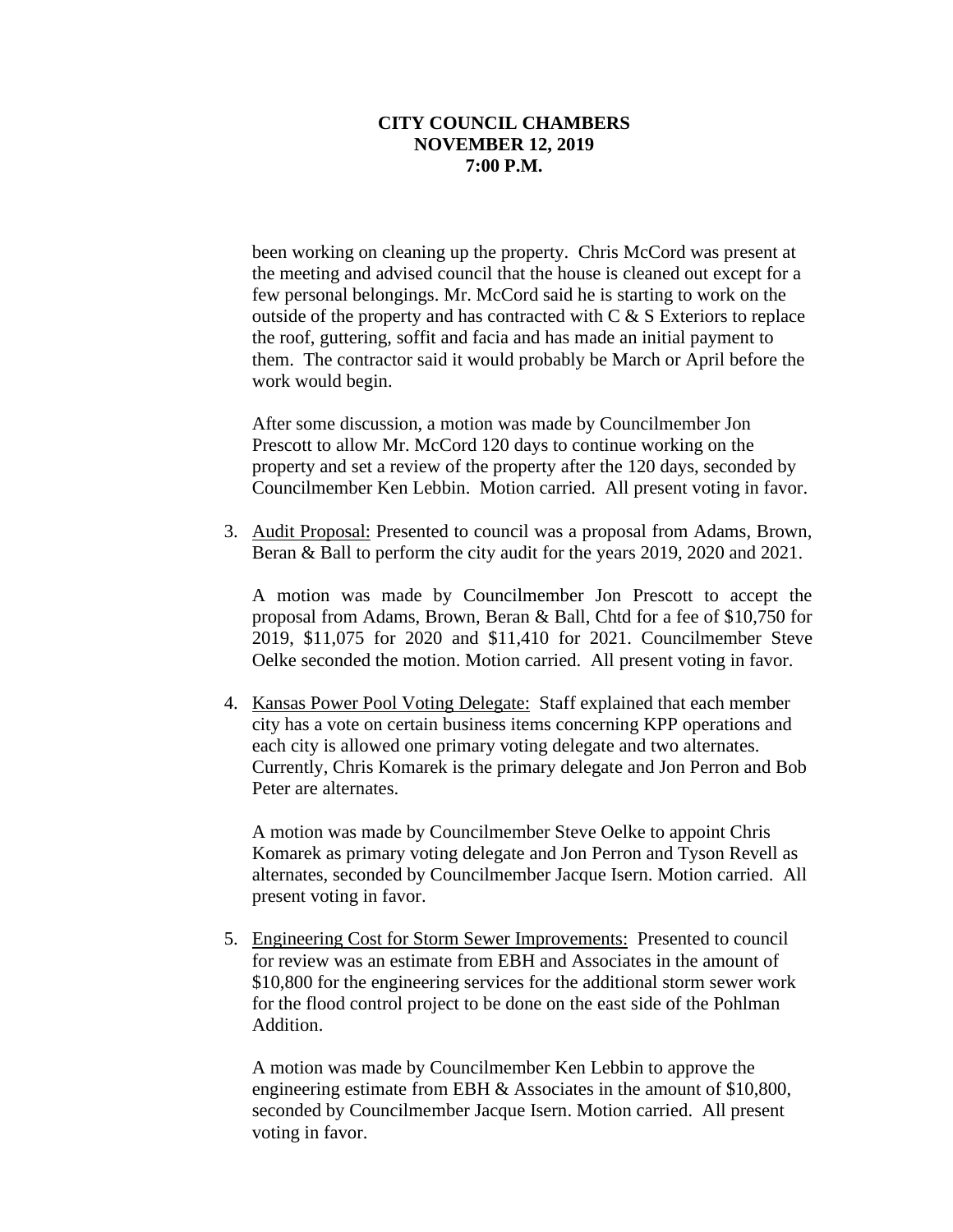### **CITY COUNCIL CHAMBERS NOVEMBER 12, 2019 7:00 P.M.**

6. Electric Pole Quotes: Staff explained the City needs to purchase a partial load of poles for use in the maintenance of the electric system. Presented to council for consideration were the following 2 bids:

| <b>Thomasson Company</b> | $$8,135$ (plus sales tax) |
|--------------------------|---------------------------|
| <b>McFarland Cascade</b> | $$7,902$ (plus sales tax) |

A motion was made by Councilmember Jacque Isern to approve the purchase of electric poles from McFarland Cascade in the amount of \$7,902 plus applicable sales tax, seconded by Councilmember Steve Oelke. Motion carried. All present voting in favor.

7. Playground Equipment Purchase: Staff explained the City recently received a \$10,000 grant from the Golden Belt Community Foundation for the purchase of new playground equipment for the City park. The City has agreed to fund a minimum of \$5000 to help with the purchase of the playground equipment. Presented to council was a quote from Game Time for two swing sets, merry-go-all, tilted sky runner and a 4 seat buck-a-bout for the amount of \$16,271, not including freight.

A motion was made by Councilmember Jon Prescott to approve the quote from Game Time for various playground equipment as detailed above in the amount of \$16,271, not including freight, seconded by Councilmember Steve Oelke. Motion carried. All present voting in favor.

8. Executive Session for Discussion of Property Acquisition: An executive session was requested for discussion of the acquisition of real property. A motion was made by Councilmember Ken Lebbin to recess into executive session pursuant to KSA 75-4319 (b) (6) for the purpose of discussion of the acquisition of real property for a utility easement. Executive session will be for fifteen (15) minutes beginning at 7:50 p.m. until 8:05 p.m. and council will reconvene in the council chambers at that time. Persons to remain in executive session are the governing body, city administrator and city attorney. Motion seconded by Councilmember Steve Oelke. Motion carried. All present voting in favor. The governing body recessed into executive session at 7:50 p.m.

Meeting reconvened at 8:05 pm. No action taken.